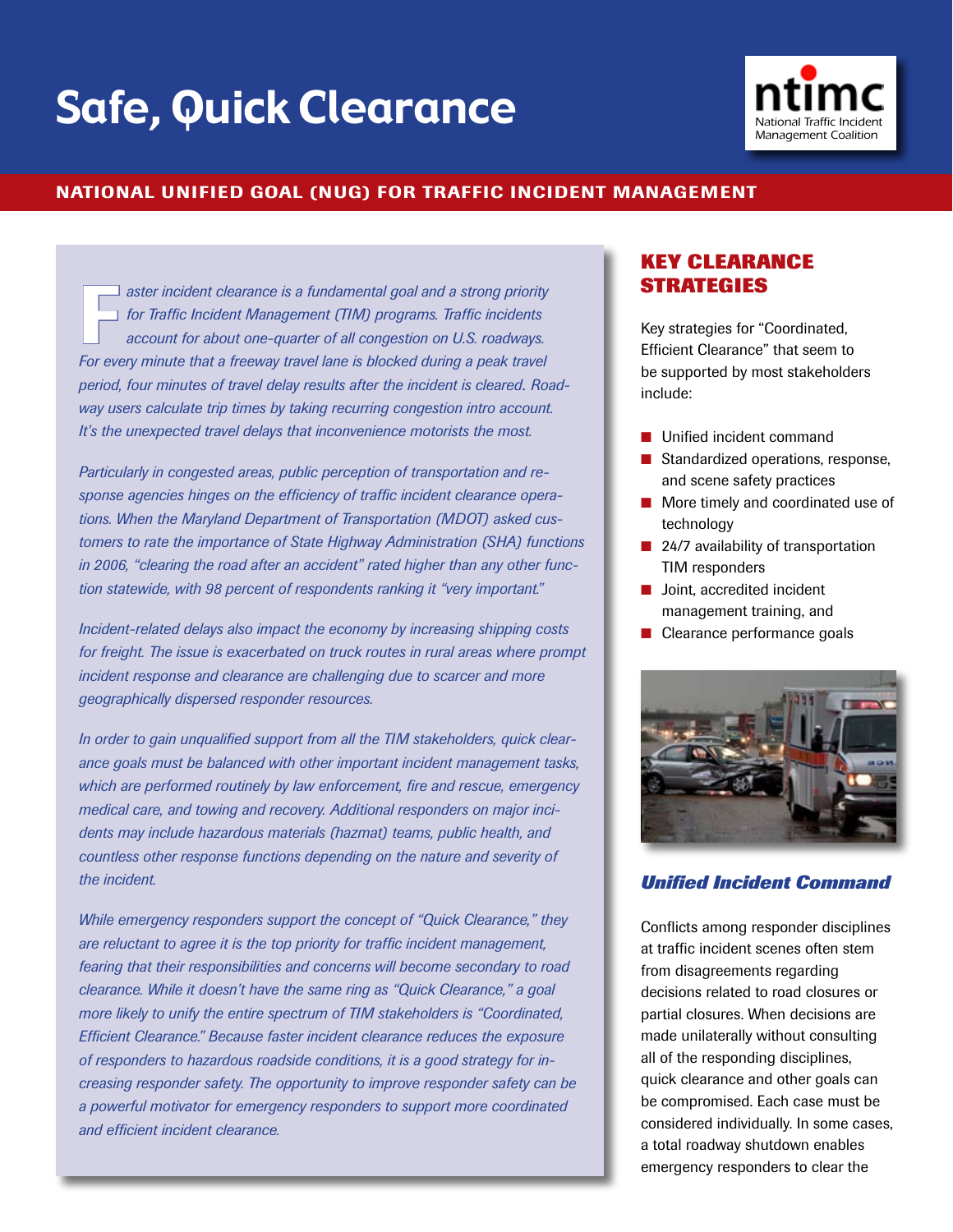

road more quickly. At other times, road closures hamper the ability of responders to bring equipment to the scene. Sometimes, placement of equipment across a lane protects responders; in other cases, such equipment may block several lanes unnecessarily, increasing the likelihood of another collision.

Unified Incident Command (UC) is a method for coordinating efficient incident response at larger, more complex traffic incident scenes, where the incident involves several responding agencies with contrasting functional responsibilities and missions, and/or affects multiple political or legal jurisdictions. UC assures that the missions and concerns of all of the responders are taken into account in the incident command function, which is essential to achieving "quick clearance" goals.

UC procedures for sharing command decision-making fall under the overall Incident Command System (ICS) concept, defined as "a systematic

tool used for the command, control, and coordination of an emergency response." ICS and UC concepts and procedures were developed by the fire service, and they are routinely applied with success in managing more complex fire and other emergency incidents. More recently, the federal National Incident Management System (NIMS) was built on an ICS framework to provide a unified nationwide management structure for emergency response operations. As a result of the requirement for training in and use of ICS as part of the Department of Homeland Security's NIMS requirements, more and more agencies are institutionalizing ICS in their approach to all hazards and emergencies.

The Federal Highway Administration (FHWA) is fostering greater understanding and awareness of ICS among transportation professionals, having sponsored publication of *A Simplified Guide to the Incident Command System for Transportation Professionals* in 2006, and *Model Procedures Guide for High-* *way Incidents* in 2003. Currently under development by the FHWA is an ICS training course (to include NIMS concepts) targeted specifically for transportation professionals.

While many jurisdictions incorporate ICS into everyday traffic incident response and removal activities, and use UC as appropriate, this is not always the case. In 2006, the FHWA asked the nation's largest urban areas to conduct a Traffic Incident Management (TIM) Self-Assessment. Twentyfour percent of the 70 responding urban areas reported that ICS was not a generally accepted practice in their area. The respondents ranked their progress in 34 TIM program components, on a scale of 1-4: (1) "no progress;" (2) "very little being done;" (3) "strong efforts and progress, with room for improvement;" and (4) "outstanding progress." Seventy-six percent scored themselves 3 or higher in ICS, a 12.6 percent increase from the results of the initial assessments in 2003.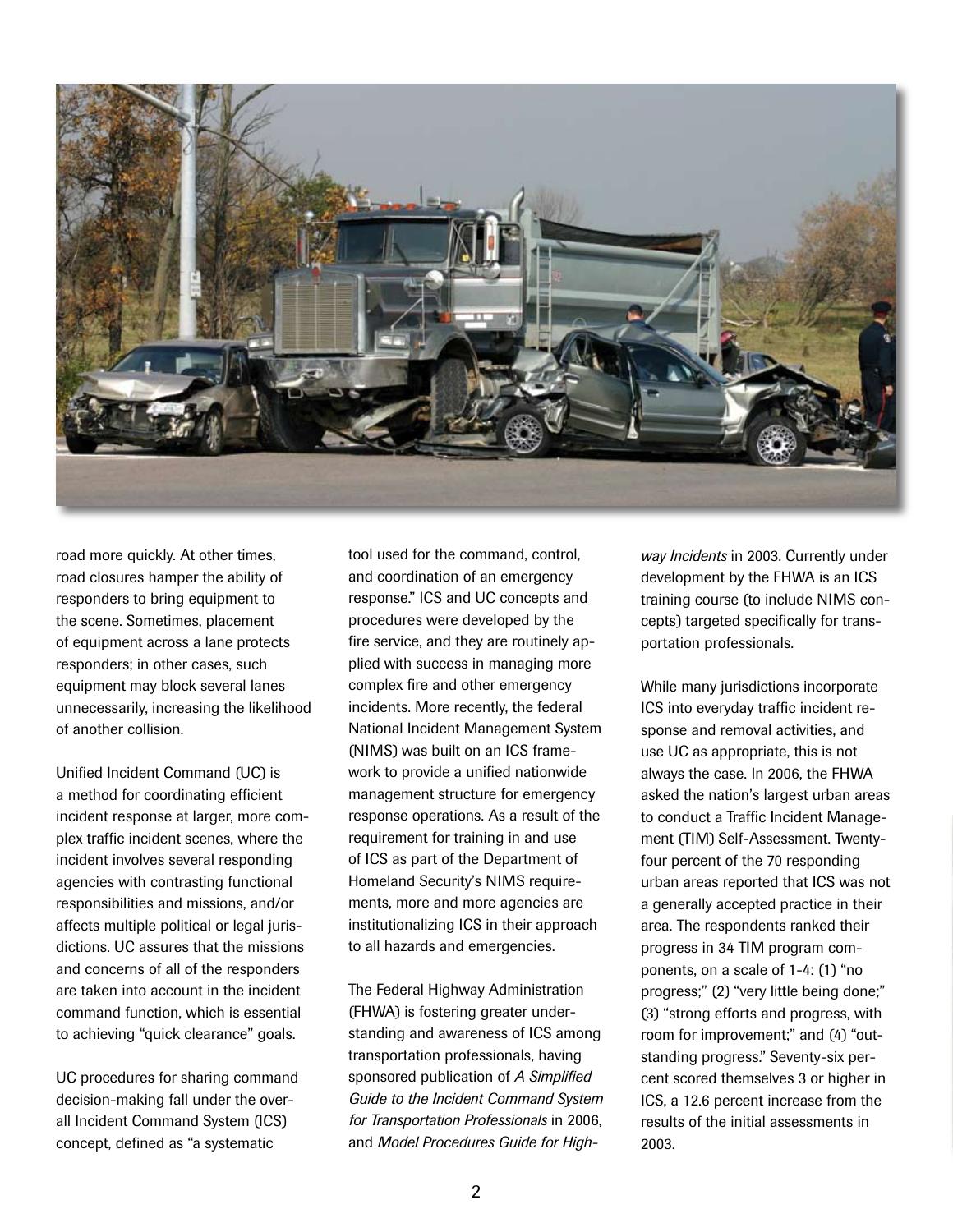Even when the ICS is used within a jurisdiction, however, its effectiveness may vary with the size and complexity of the incident. At larger, more complex incidents, UC and NIMS compliance often is carried out by ranking members of the respective responder agencies, who are well versed in UC principles and procedures. At more routine incidents, which account for a significant proportion of non-recurring congestion, scene operations may be managed by entry-level personnel and their first line supervisors, who are generally less familiar with and less comfortable with the UC process. The challenge is to push ICS tactics down, across disciplines, through standardized, controlled, readily accessible, credential-oriented training.

# *Standardized Operations and Response Practices*

The various TIM stakeholders recognize the need to "sing from the same sheet of music" in order to facilitate quicker, safer, and more efficient response operations. TIM stakeholders are calling for the development of national guidelines for traffic incident response that define responder roles,

responsibilities and requirements, and provide recommended on-scene practices and procedures. TIM stakeholders are also calling for cross-disciplinary TIM training. These elements can provide the basis for unified policies and procedures to be adopted by state, regional, and/or local TIM partners. Adopting guidelines rather than promoting standard procedures would make it much easier for jurisdictions to tailor their procedures to the specific authorities granted to each agency under state and local law. Some specific suggestions for topical guidance that emerged as a result of the stakeholder "listening sessions" sponsored by NTIMC in 2006 include:

# *Best practice guidelines and recommended procedures for quick clearance of commercial vehicles.*

These guidelines would be developed with input from motor carriers, truck drivers, commercial vehicle law enforcement, and insurers. As a roadway user, the trucking industry is extremely supportive of eliminating unnecessary travel delay. However, roadway clearance goals must be balanced with the carriers' interests in preserving the value of overturned cargo. Where cargo



cannot be salvaged, or where safety or time considerations prevent salvaging, proper incident investigation and data collection are vital to ensure that the carrier will be able to substantiate insurance claims. Proper incident investigation and evidence collection by law enforcement is also imperative for motor carriers and their insurers to satisfy accident reporting requirements and their subsequent impact on carrier safety ratings.

## *Best practices and recommended procedures for towing and recovery*

*operations.* These guidelines would be developed with input from the towing and recovery industry. Towers play a vital but often under-recognized role as traffic incident responders, and also can be a tremendous asset in disaster response. Like other emergency responders, towers need prompt incident notification, and timely and accurate incident information. By working with towers to establishing clear procedures and policies for towing and recovery operations, TIM partners can make the most of the many resources that towers have to offer. Guidance would be included on how to prequalify towers who have the equipment, education, certifications, and level of competency to serve as TIM responders. Guidance on pricing structures and incentives to facilitate quick clearance ("Incentive Clearance") also would be included. For example, the Florida Toll Road Authority has had success with an Incentive Clearance program that offers pre-qualified recovery companies a monetary incentive for clearing commercial vehicle incidents within a pre-determined time frame. Such performance incentive pricing structures encourage towers to invest in recovery equipment and in personnel training to facilitate quick clearance of commercial vehicle inci-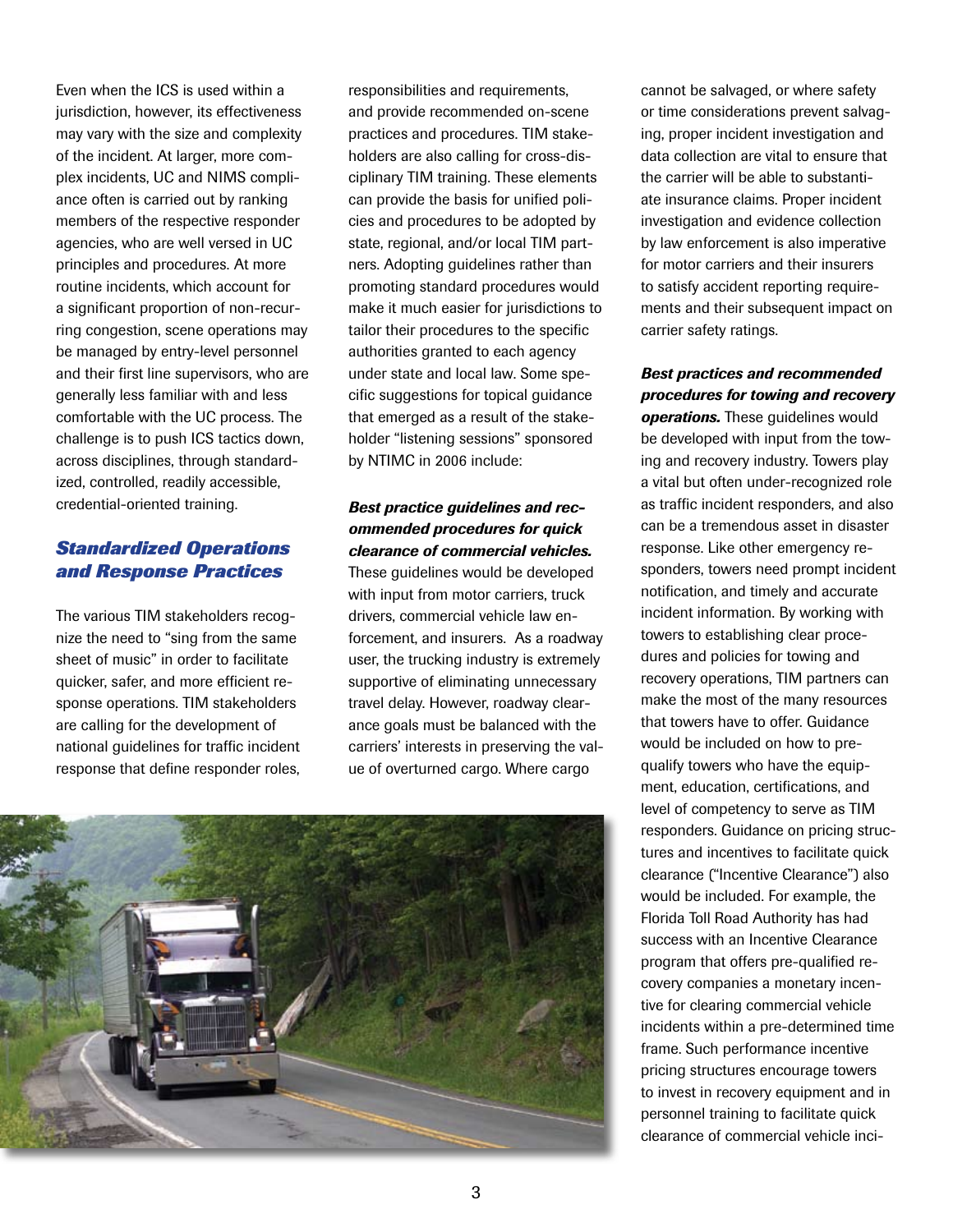

dents. Authorities also have the option to impose financial penalties for performance failures. Because dispatch of the wrong type of towing and recovery vehicle is a frequent cause of unnecessary clearance delay, education of responders regarding how to properly identify the classes of vehicles involved in an incident, and how to relay this information to the tower, should be encouraged. The Towing and Recovery Association of America (TRAA) has developed educational materials for responders to assist them in identifying vehicle classes.

#### *Best practice guidelines and recommended procedures for traffic control at incident scenes.* Good

traffic control practices contribute strongly to quick clearance, traffic safety, and responder safety objectives (preventing secondary crashes). Improving the availability of training in TIM traffic control procedures, personnel and equipment is a key strategy for quick clearance. Guidelines should cover best practices for use of private sector traffic control firms, as well as recommendations for training transportation and public safety personnel in TIM traffic control. The 2003 *Manual on Uniform Traffic Control Devices* 

*(MUTCD)* defines traffic incidents as temporary work zones requiring traffic control. The quality of traffic control at traffic incident scenes varies dramatically. Proper traffic control procedures, including providing upstream warnings to motorists well before they reach the traffic queue or enter the incident scene, are key to preventing secondary incidents and protecting responders.

# *Best practice guidelines and recommended procedures for incident investigations.* These guidelines would be developed with input from the law enforcement and medical examiner communities. These would include:

• *Best practice guidelines, recommended procedures, and recommended technologies for efficient incident investigations.* This could include guidance for managing fatal incident scenes, including recommended practices for medical examiners. Because investigations of fatal incidents can require lengthy road closures, managing fatal scenes more efficiently presents a prime opportunity for reducing travel delay. Strategies for more efficient investigations would be included. For example, law enforcement could be encouraged to record initial incident data (by photographing and marking the scene), and then to return when traffic volumes are lower to make detailed measurements. Recommendations for cost-effective technologies to reduce investigation time also would be included. For non-criminal, non-responder-related crash investigations, specific incident investigation performance goals could be considered.

- *Recommendations for traffic incident investigations training.* Training more state and local officials in traffic incident investigations could improve clearance times. For example, in incidents involving commercial vehicles, the motor carrier division of the state highway patrol usually responds. Because these divisions tend to be understaffed, this can create an obstacle to quick clearance. Increasing the pool of qualified investigators can advance quick clearance goals, but it may be difficult to achieve (especially because not all those involved in commercial vehicle regulation are sworn officers). Maintaining the expertise of crash investigators who transfer out of specialized investigations units and assigning them to assist with major crashes may be feasible in some jurisdictions. Another possibility might be to define, by policy or agreement, what other responders might do prior to the specialists' arrival to speed the investigations process.
- *Best practice guidelines and recommended procedures for clearing HAZMAT incidents involving spilled fluids (antifreeze, etc.) and saddle tank spills.* More efficient handling of certain types of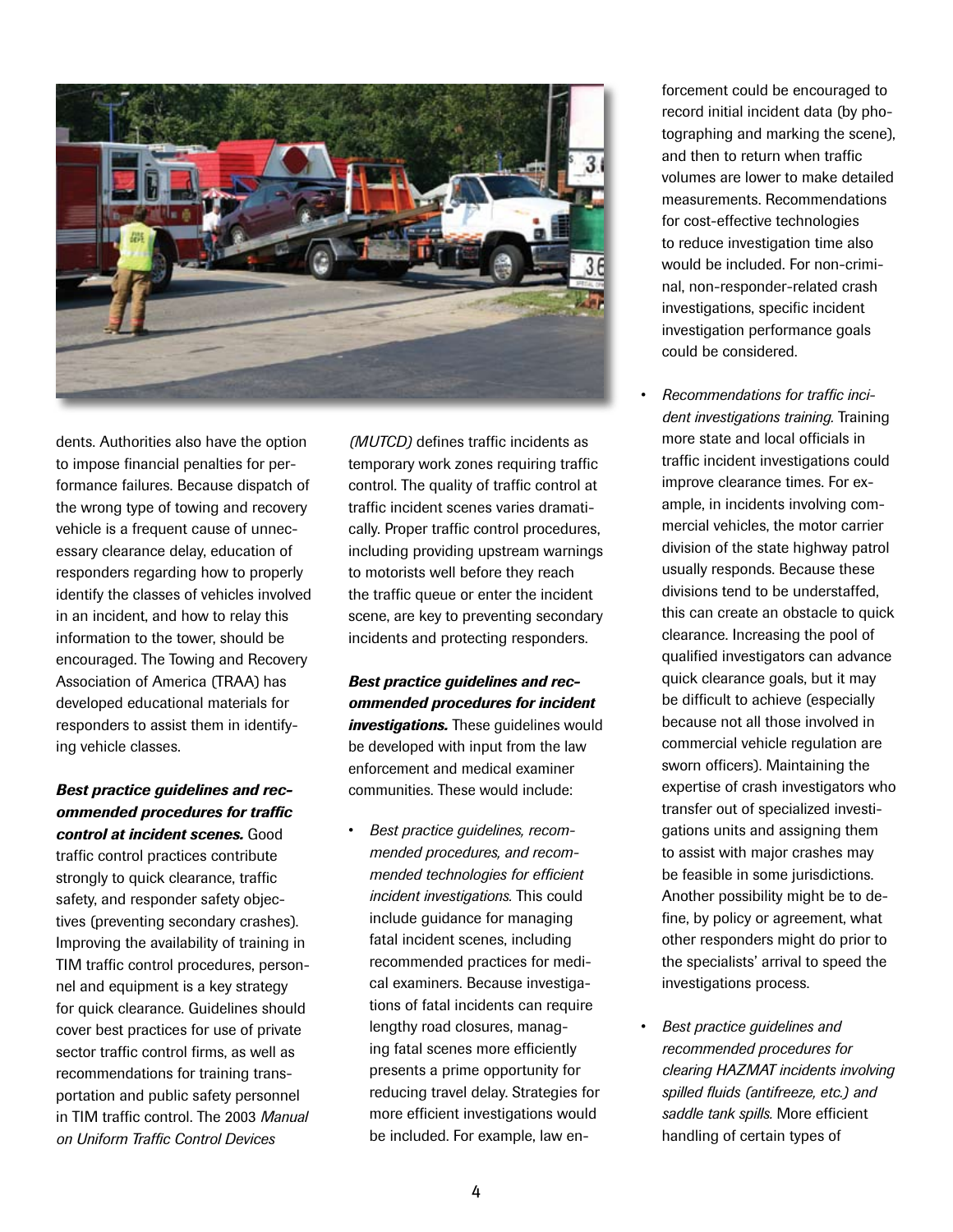HAZMAT incidents provides another opportunity to reduce unnecessary travel delays caused by common incident types. Small spills (such as antifreeze) are not hazmat spills, but sometimes cause unnecessary clearance delay because responders perceive them as hazmat issues. Providing more information to responders about hazmat issues, and including this information in TIM training, would help.



*More Coordinated and Timely Use of Technology* 

Technology is available that can improve many aspects of traffic incident management, including traveler information, responder communications, and incident investigations. At present, these technologies are vastly underutilized.

*Responder Communication:* The NUG technical paper on "Improved Incident Communications" discusses the many opportunities to improve the safety and efficiency of incident response operations by upgrading the information and communications technologies used by emergency responders. The paper puts interoperability challenges (such as CAD-ITS integration) into the context of a future vision for regional wireless interagency emergency information exchange networks, and relates these topics to current issues in the 9-1-1 (E 9-1-1 and next genera-

tion 9-1-1). Existing, but underutilized technologies for incident notification, public notification, coordinated incident command, prompt emergency dispatch, improved real-time emergency vehicle routing, signal prioritization for emergency vehicles, remote scene monitoring, and information sharing also are discussed.

*Traveler Information:* Traffic signal timing, changeable message signs, and traveler information technologies are powerful tools for rerouting traffic around incident scenes, but more planning, coordination, and development are needed to facilitate the most effective use of these technologies for TIM applications. Ideally, for example, traveler information systems and changeable message signs would instantly warn motorists when incidents occur on their route, and provide timely information on re-routing, to divert traffic from the scene. While such systems are in place in some areas of the country, the personnel who control the changeable message signs and traveler information systems may not operate 24/7; may not be aware of the incident until some time after the traffic back-up queue is forming; and may post information that the incident has occurred—but fail to advise the motorist on alternative routes. Determination of alternative routes and traffic signal timing can benefit from pre-planning, but also requires consideration of realtime traffic conditions, so that traffic is not diverted from one incident scene onto what might be an even more congested roadway.

*Incident Investigations:* Use of developing incident investigation technologies that promise to reduce investigation time should be encouraged.

# *24/7 Availability of Transportation TIM Responders*

While fire, law enforcement, EMS and towing responders must be available 24/7, transportation agencies often do not have response capability during non-business hours. Consequently, incident responders must manage the traffic incident without the transportation agency's resources and capabilities.

A strong case has been made for 24/7 availability of transportation responders on Interstates and other high-volume transportation facilities. Traffic control during nighttime operations is particularly important. A serious commitment to responder safety implies 24/7 avail-

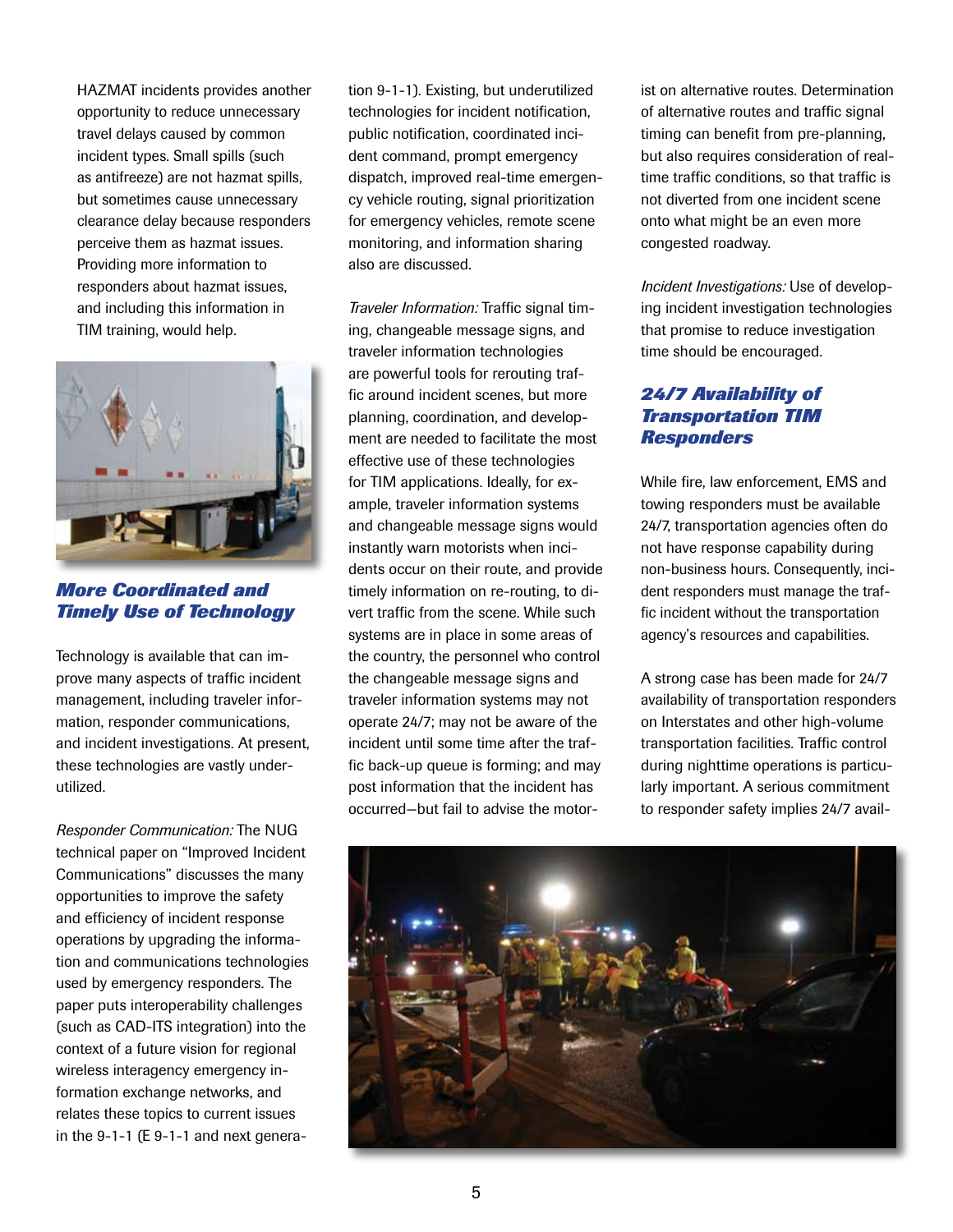ability of the on-scene traffic control and motorist assistance provided by freeway service patrols (sometimes called traffic incident response teams). By providing this service, transportation agencies have an opportunity to gain credibility and acceptance within the emergency responder community. 24/7 support for traffic management and traveler information via changeable message signs and traffic signal management also is critical.

While recognizing that transportation agencies face many competing demands for budgetary resources, and will vary in their methods and abilities to respond to the need for 24/7 TIM response, there is widespread agreement among TIM stakeholders that as the transportation community seeks to be more included in the emergency responder community, it must accept the 24/7 nature of emergency response work. In some states, 24/7 operation of a statewide traffic management center to oversee major freeways, expressways and tollways has been supported, whereas 24/7 operation of regional or metropolitan TMCs has not yet been implemented.

## *Joint, Accredited Incident Management Training*

Interagency training programs for all TIM responders are needed to spread the best practices for incident scene response, management, and clearance, while fostering better understanding of the various responders' roles, responsibilities, and requirements. These trainings would not replace existing training programs for each discipline (for example, the training requirements formulated by state Peace Officer Standards and Training (POST) commissions). Rather, they would be an advanced, or specialized training pro-



gram for traffic incident responders.

Interdisciplinary cross-training should include towers as well as law-enforcement, fire, EMS, and transportation, at a minimum. The trucking industry has called for training to include special concerns related to incidents involving large commercial vehicles, including safe procedures for victim extractions, recommended procedures for moving vehicles, priority notifications, etc.

Multi-disciplinary training programs will ensure that transportation and towing professionals are better trained in ICS (including NIMS), and other responders are better trained in traffic-related operations, while providing additional responder safety training for all.

Existing resources that form a foundation for development of more comprehensive TIM training and certification programs include:

■ Managing Traffic Incident and Roadway Emergencies, a workshop on traffic incident management, is currently available from the FHWA's National Highway Institute. The workshop is recommended for midlevel management and on-scene supervisory-level personnel from

law enforcement, fire and rescue, emergency communications, transportation, towing and recovery, traffic reporting media, and other agencies or companies involved in resolving traffic incidents.

- **n** Emergency Traffic Control for Emergency Responders, a new course offered by the American Traffic Safety Services Association (ATSSA), is aimed at police, fire and rescue, and towing personnel who are involved in traffic control, either responding to an incident or enforcing traffic control in work zones. This 4-hour course covers the concepts of temporary traffic control presented in the *Manual on Uniform Traffic Control Devices (MUTCD)* Section 6.I, a Federal standard.
- TRAA developed a *Vehicle Identification Guide* to aid incident responders in identifying vehicles by classes, so they can request the dispatch of appropriate towing and recovery vehicles. The FHWA and TRAA also developed a National Driver Certification Program for towers, and have partnered with the International Association of Chiefs of Police (IACP) to promote these and other efforts.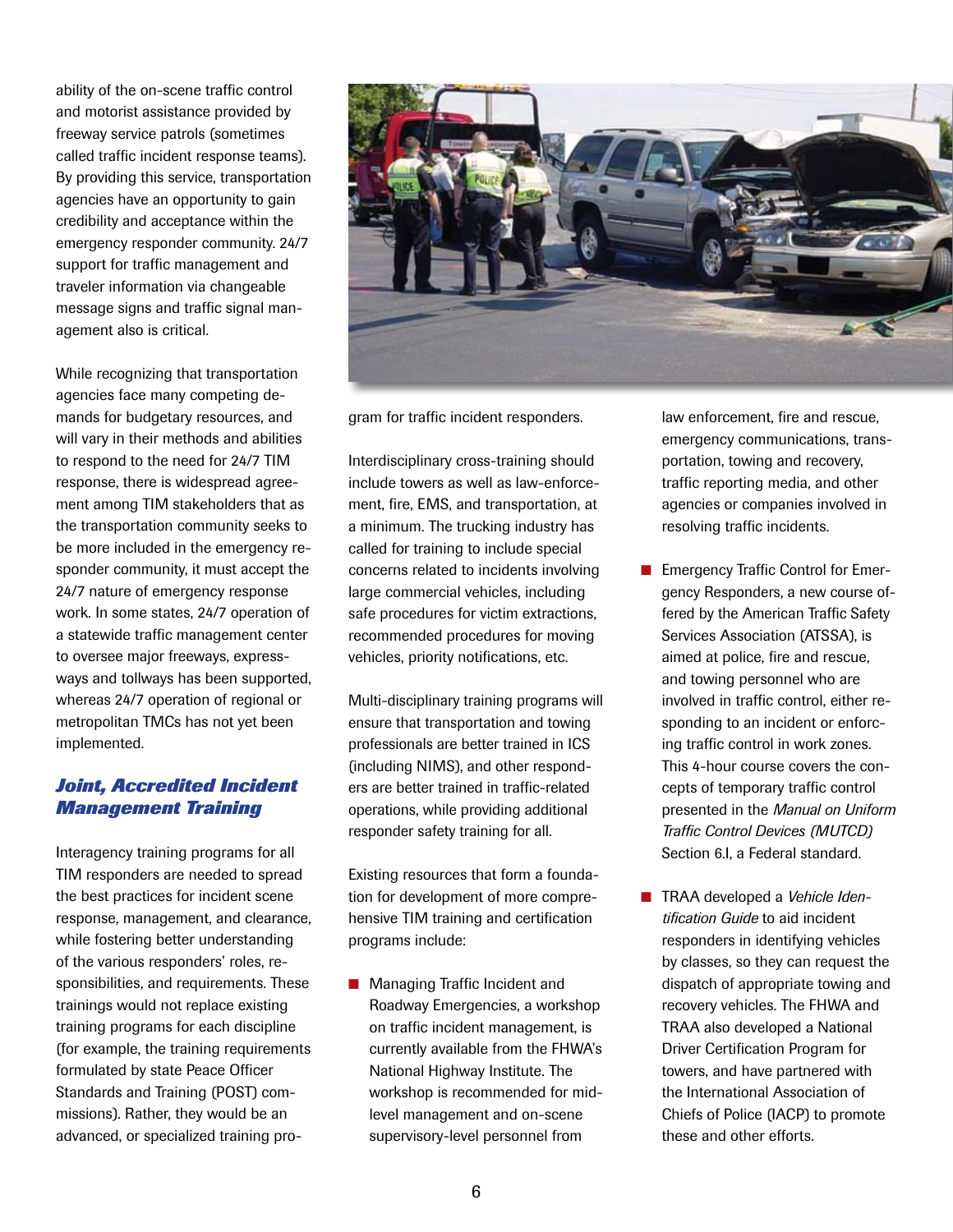Additional relevant resources currently under development include:

- $\blacksquare$  The transportation ICS training course currently being developed by the FHWA (see p. 2);
- Quick Clearance / "Move-It" Tool Kit and Workshop currently being developed by the I-95 Corridor Coalition based on its 2005 report, *Quick Clearance and "Move It" Best Practices.* The I-95 Corridor Coalition plans regional workshops to introduce incident management personnel as well as legislators and policymakers to these concepts. Tools will include a 4-D visualization to illustrate scene management issues.

A formal multidisciplinary TIM certification process would strengthen training programs.

## *Clearance Performance Goals*

Performance goals create accountability. Currently, the most frequently used

performance metric for TIM programs is incident clearance time—either average, or maximum. California, Washington State, and Florida have statewide 90-minute incident clearance targets. Utah's state performance goals are based on incident severity: 20 minutes for fender-benders; 60 minutes for injury crashes; 90 minutes for fatalities. Idaho takes a similar approach, with a statewide program for 30, 60, or 120-minute maximum clearance times, based on incident severity.

Where officials fear public controversy over failure to meet the goals, or unfair comparisons to results from other jurisdictions, there can be resistance to performance goals and performance measurement. While performance measurement is relatively new to transportation operations professionals, other TIM responders (fire, EMS, law enforcement) long have been publicly accountable for their response times. As previously noted, emergency responders are sensitive to clearance goals that may compromise their ability to fulfill their basic missions. For example, law enforcement

is likely to support clearance goals only to the extent that investigative quality is not jeopardized.

Effective performance measurement will require additional supporting resources that are not currently available in many states and localities, including capability for continuous collection and analysis of supporting data. If performance data are to be shared, agreement must be reached on the definitions of performance metrics, and on a uniform and structured reporting method. Clearance goals based on facility and roadway classification, and incident type, are more likely to be supported.

The National Transportation Operations Coalition (NTOC) is developing a common set of about 10 performance measures for evaluating the management and operations activities of participating NTOC members. Three of the performance measures that NTOC has proposed that relate directly to incident-related travel delay are summarized in Figure 2.<sup>2</sup>

| <b>MEASURE</b>                                  | <b>DEFINITION</b>                                                                                                                                                                                               | <b>SAMPLE UNITS OF MEASUREMENTS</b>                                                               |
|-------------------------------------------------|-----------------------------------------------------------------------------------------------------------------------------------------------------------------------------------------------------------------|---------------------------------------------------------------------------------------------------|
| <b>Incident Duration</b>                        | The time elapsed from the notification of an incident<br>until all evidence of the incident has been removed<br>from the incident scene.                                                                        | Median minutes per incident                                                                       |
| <b>Non-Recurring Delay</b>                      | Vehicle delays in excess of the recurring delay for<br>the current time-of-day, day-of-the-week, and<br>day-type.                                                                                               | Vehicle-hours                                                                                     |
| <b>Travel Time-Reliability</b><br>(Buffer Time) | The Buffer Time is the additional time that must be<br>added to a trip to ensure that travelers making the<br>trip will arrive at their destination at, or before, the<br>intended time 95 percent of the time. | Minutes. This measure also may be<br>expressed as a percent of total trip<br>time or as an index. |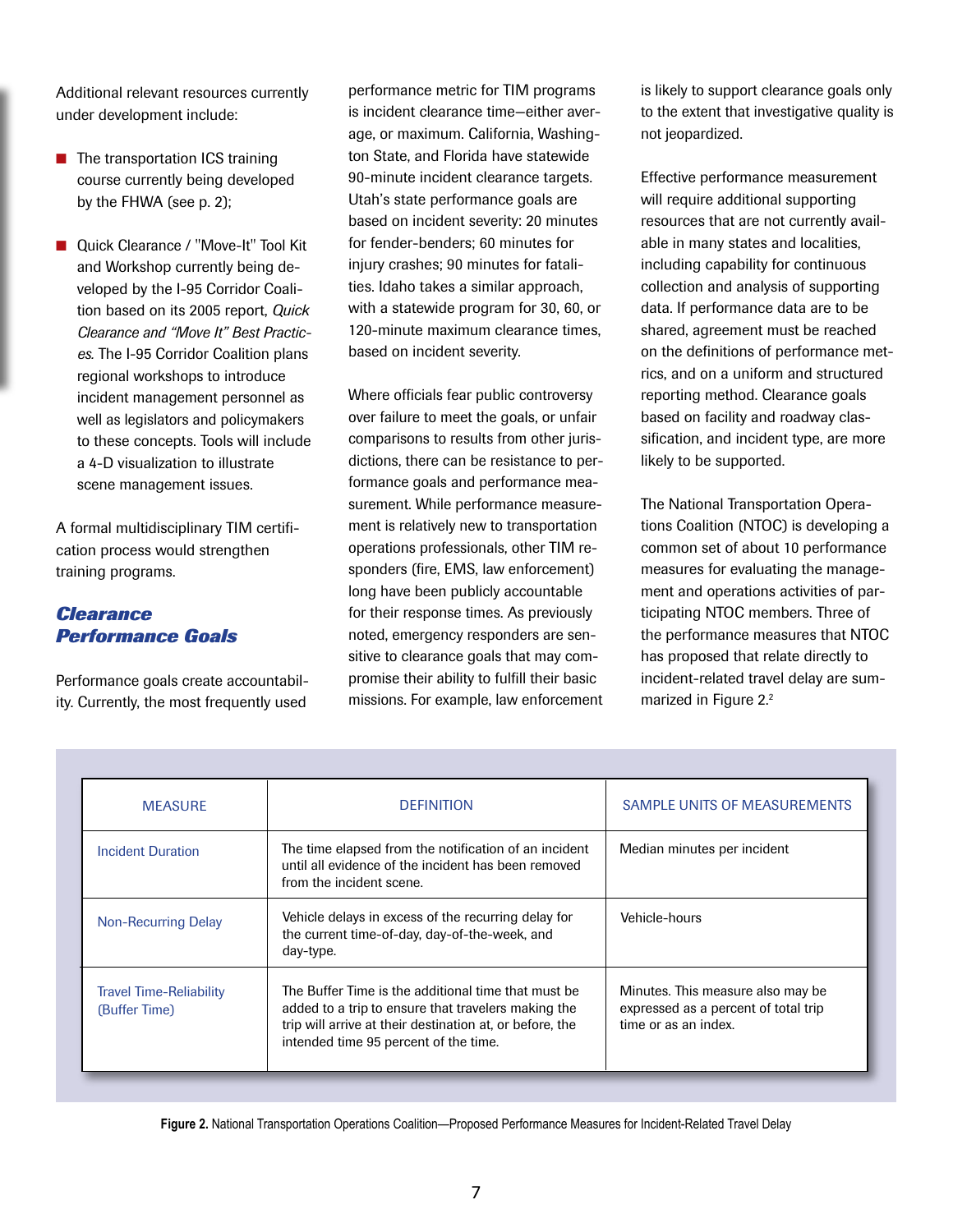# **Key Clearance Issues**

As noted in the introduction, quick clearance programs, while generally supported, must be carefully balanced with other incident management concerns to attain unqualified support from all of the TIM stakeholders. Discussed below are stakeholder viewpoints and concerns related to some key clearance issues.

# *"Move-It" Laws and Policies*

Move-it" laws are considered key strategies for speeding clearance of non-injury crashes, which accounted for about two-thirds of all U.S. crashes in 2002. These laws encourage or require drivers that are involved in a non-injury crash to move crashed vehicles and debris out of the roadway,

if they can do so safely. "Move-it" laws also empower responders to move vehicles and debris. Speedy debris removal is a major issue in commercial vehicle crashes, where long traffic back-ups result from delays in clearing overturned loads. Ironically, the cost of delay of delivery of cargo on trucks in the back-up queue often exceeds the value of the cargo being salvaged while traffic waits. Nearly half of the states have enacted "move-it" laws, intended to reduce fatalities, injuries, and property damage from an incident, prevent secondary incidents, and reduce the duration or extent of traffic congestion caused by the crash.

In a 2005 report, *Quick Clearance and "Move It" Best Practices: Executive Summary*, the I-95 Corridor Coalition recommends a model "Move-It" law with the following provisions:

- $\blacksquare$  "Any driver able to do so safely and who is physically able to do so shall move a vehicle (and debris) off the traveled way (and if possible to the shoulder or median) on any class of highway as quickly as possible so long as further risk of injury is not imposed.
- $\blacksquare$  If the driver cannot move the vehicle, he or she shall seek assistance in doing so.
- Any traffic or public safety responder shall be empowered to move any disabled vehicle and debris from the traveled way in as safe and efficient manner possible.
- $\blacksquare$  In all such cases, if frontage road, cross street, accident investigation site, or other save haven is available, there are preferable to the median, shoulder, sidewalk or clear zone.

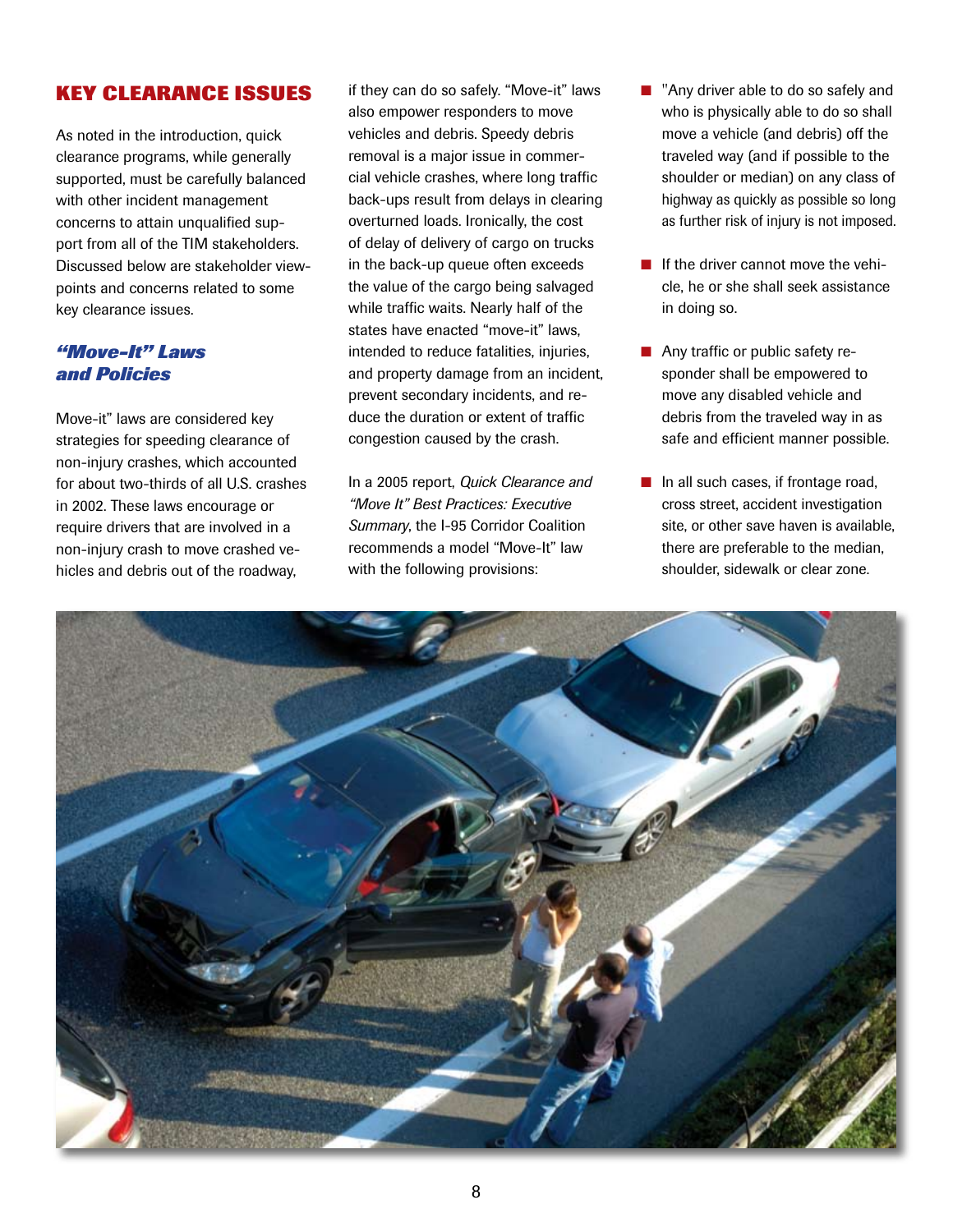- $\blacksquare$  In all such cases, both drivers and responders shall be immune from liability for the lawful and conscientious execution of these actions.
- $\blacksquare$  Similarly, when such actions are not prudent, drivers and responders shall be immune from liability for deliberately not undertaking such action when the risk of further damage or injury dictates."

Concerns related to "Move-It" laws include property rights, insurance issues, liability issues, investigations concerns, and public education.

- $\blacksquare$  Motor carriers generally oppose legislation that may deny their rights to control recovery of their cargo and/or vehicle. Carriers generally prefer to use their own towing companies and to wait for onscene response from their insurance investigators. The American Trucking Associations (ATA) has a policy against non-consensual tows—that is, towing without the owners' consent using towers that the owner hasn't chosen.
- $\blacksquare$  Even if the cargo is unsalvageable, anything that may impede proper incident investigation and data collection may threaten the carriers' ability to recover losses through insurance claims. Some insurance companies will not honor claims for vehicles or cargo that has been moved prior to arrival of investigators.
- $\blacksquare$  Responders (particularly law enforcement and towers) are often hesitant to move vehicles off the road because they don't want to be charged with liability for causing additional damages.
- $\blacksquare$  The public needs to be educated



about "Move-It'" laws. While these laws are on the books in half the states, most drivers don't know it. In fact, many drivers were taught in driver education classes not to move vehicles after an incident. Some states have been successful in using signage to inform drivers approaching emergency scenes that they are expected to move over.

# *Law Enforcement and Quick Clearance Performance Goals*

Law enforcement agencies often are reluctant to sign off on quick clearance performance goals because their primary missions at a traffic incident scene are crime investigation and public safety.

Building strong interdisciplinary working relationships and effective TIM programs seems to be the key to overcoming this barrier. Florida and Washington State are the only states where the State Patrol has fully endorsed a 90-minute clearance performance goal (meaning that clearance time is a performance measure for both agencies), and in each case the working relationship between the State Police and the DOT is very strong.

In California, the state's 90-minute maximum clearance time is not a performance measure for California Highway Patrol (CHP) field commanders, but CHP has otherwise agreed to embrace the incident clearance time target.

One DOT official reported that the DOT is reluctant to seek signed agreements or joint performance goals with the State Patrol for fear of jeopardizing the good relationship already in place. However, the same official noted that law enforcement clearance practices, and clearance times, vary widely statewide.

# *Medical Examiner Procedures and Policies*

Fatal incidents generally take much longer to clear because of legal concerns, including the need for thorough incident investigation and documentation, and the need for medical examiner investigation. Many jurisdictions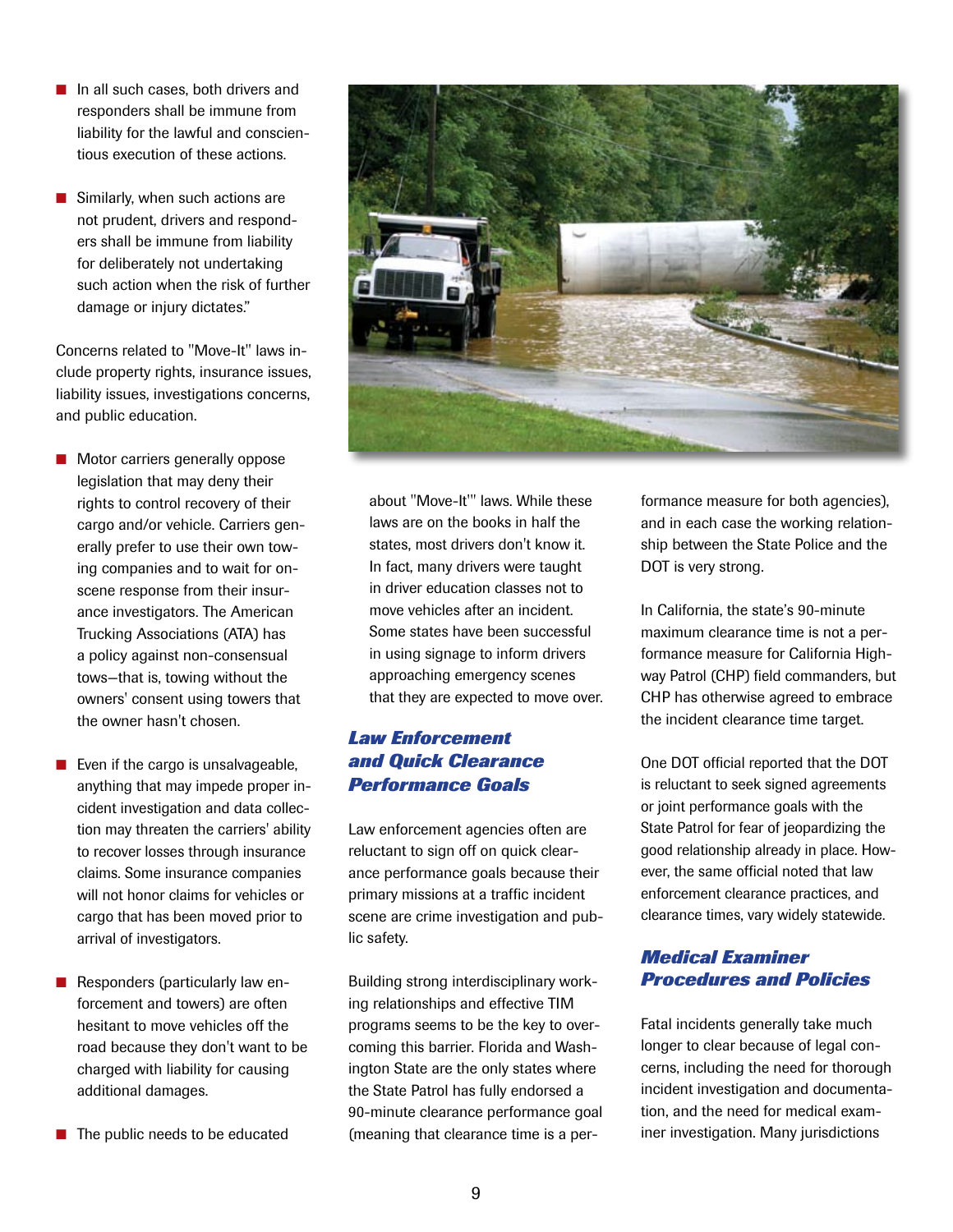

have passed medical examiner legislation or developed informal agreements to improve the efficiency of fatal incident investigations.

The California Department of Transportation (CalTrans) proposed state legislation that would allow fatalities to be removed from the traveled way before the medical examiner arrives, but the legislation did not pass. Some localities, including Los Angeles County, have developed protocols to speed clearance of fatal injuries, and there is an attempt to spread these practices. For example, a vehicle with a fatally injured passenger may be removed to an off-road location, where the body may be extracted following medical examiner investigation.

#### *Towing Industry Issues*

Unnecessary delays in towing and recovery operations lead to unnecessary traffic delays. In some cases state DOTs have developed relocation capability, where a service patrol (public or private) quickly relocates crashed vehicles away from the roadway, or well off the roadway, to speed clearance.

A common solution is rotation lists, where the law enforcement or transportation department maintains a list of qualified towers and rotates callouts. Poor or unresponsive service may result in a tower being removed from the list. Use of rotation lists alone does not encourage improvement of the level of competency and the operating standards in the towing industry. The towing industry encourages use of standards, training and equipment requirements, and other measures to assure the quality and competency of towing service providers.

An incentive pricing approach has been used with success in Florida. A combination of financial incentives for quick clearance, and pricing disincentives for slow performance, have successfully improved tower performance and reduced clearance times. On a 320-mile-long turnpike in Florida where this approach is in place, average clearance time to achieve all lanes open is 56 minutes (for all crashes). Towers point out that contract towing with price incentives enables towers to invest in the equipment and the personnel training that are needed to assure quick clearance of larger and more complex incidents. In the Orlando area, where traffic management is key to the Disney-fueled tourist industry, clearance times average less than 90 minutes due to these and other TIM practices.

In order to participate as a Florida Turnpike contract tow service provider, towers must meet equipment, training, and performance requirements. Many states are grappling with the need to update regulations for heavy-duty towing in order to address the more complex recovery issues associated with today's heavier commercial vehicles.

Another example of successful use of contract towing is the City of Houston's SAFEclear program, implemented in 2005. Qualified towing companies contract with the city to be responsible for responding within an average of 6 minutes to incidents on a designated section of the state-owned freeways in the Houston metro area. In order to meet the required response times, the tow companies continually patrol the freeways. The towing companies are charged with rapidly removing disabled or crashed vehicles from the highway lanes or the shoulders to a location off of the freeway. The private sector arrangement dramatically enhances the previous Motorists Assistance Program (MAP) coordinated by the Transtar Transportation Management Center. Where MAP used nine trucks to provide services, there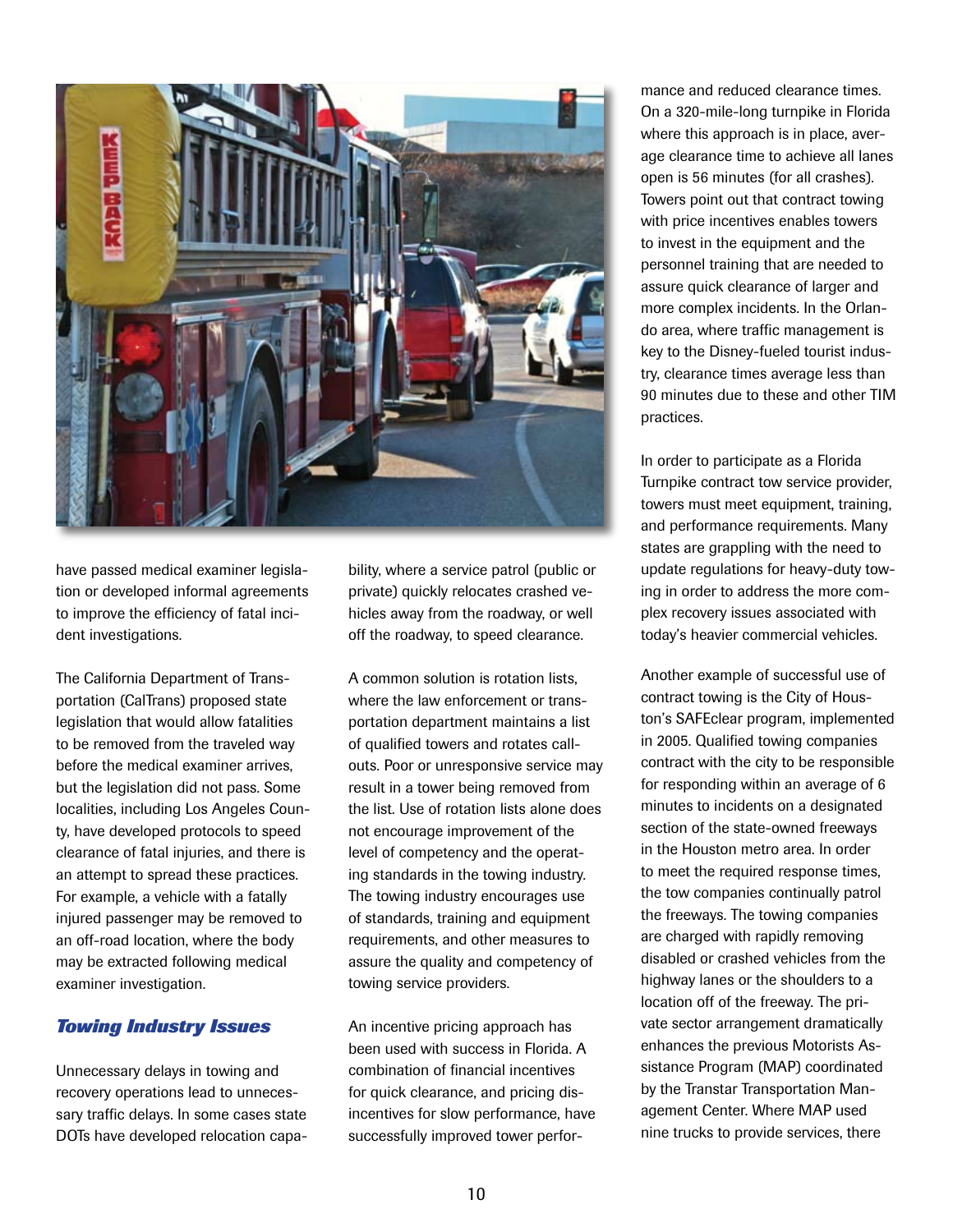are about 60 tow trucks patrolling the freeway in Houston.

Tows from the shoulder to a safe, offhighway location are free to motorists. Long-distance tows or tows of vehicles in travel lanes are paid for by the motorist, but the fees for those services are the same as they were prior to the SAFEClear program. Over the first year of the program, the tow trucks responded to more than 60,000 stalls and collisions. Tow trucks responded to more than 87 percent of incidents in less than the 6-minute target. The events were cleared in less than 20 minutes 72 percent of the time. Less than 3 percent of the incidents took longer than 90 minutes to clear. Over the first year of the program there was a 10 percent reduction in the number of collisions on the freeways compared to 2003 and 2004. Comparisons of travel time data from Transtar indicate that travel delay will be 1.8 million hours lower in 2005 than expected giv-

en the traffic growth rate. Travel time reliability, as measured by the amount of extra travel time to accomplish a trip during the worst day of the month, also stabilized in 2005 after being 16 percent worse in 2004 than in 2003. Not all of these improvements can be traced to SAFEclear, but the improvements in congestion and collisions represent more than \$70 million in savings to Houstonians. The net cost of the program in 2005 was approximately \$2.1 million. Responder safety also is enhanced because vehicle repair and collision paperwork activities are being conducted in locations well away from flowing traffic.

The management of towers during incident recovery operations is an issue of concern to state DOTs. After incident response and investigation, many transportation agencies feel that they should have jurisdiction over roadway clearance and recovery operations. However, staffing these functions can

be an issue for DOTs, as it is for law enforcement and other responding agencies.

## *Emergency Responder Designations*

Transportation agencies and private sector responders, including towing and recovery companies and traffic control companies, generally are not recognized as emergency responders. This has many adverse consequences:

- $\blacksquare$  Incident notification may be delayed and haphazard, which slows response times. Towers, for example, complain that there are no standard procedures for notifying towers of an incident to which they are expected to respond. "Last called and first blamed" is a frequent refrain in the towing industry.
- $\blacksquare$  Scene access may be impeded. Emergency vehicles en route to